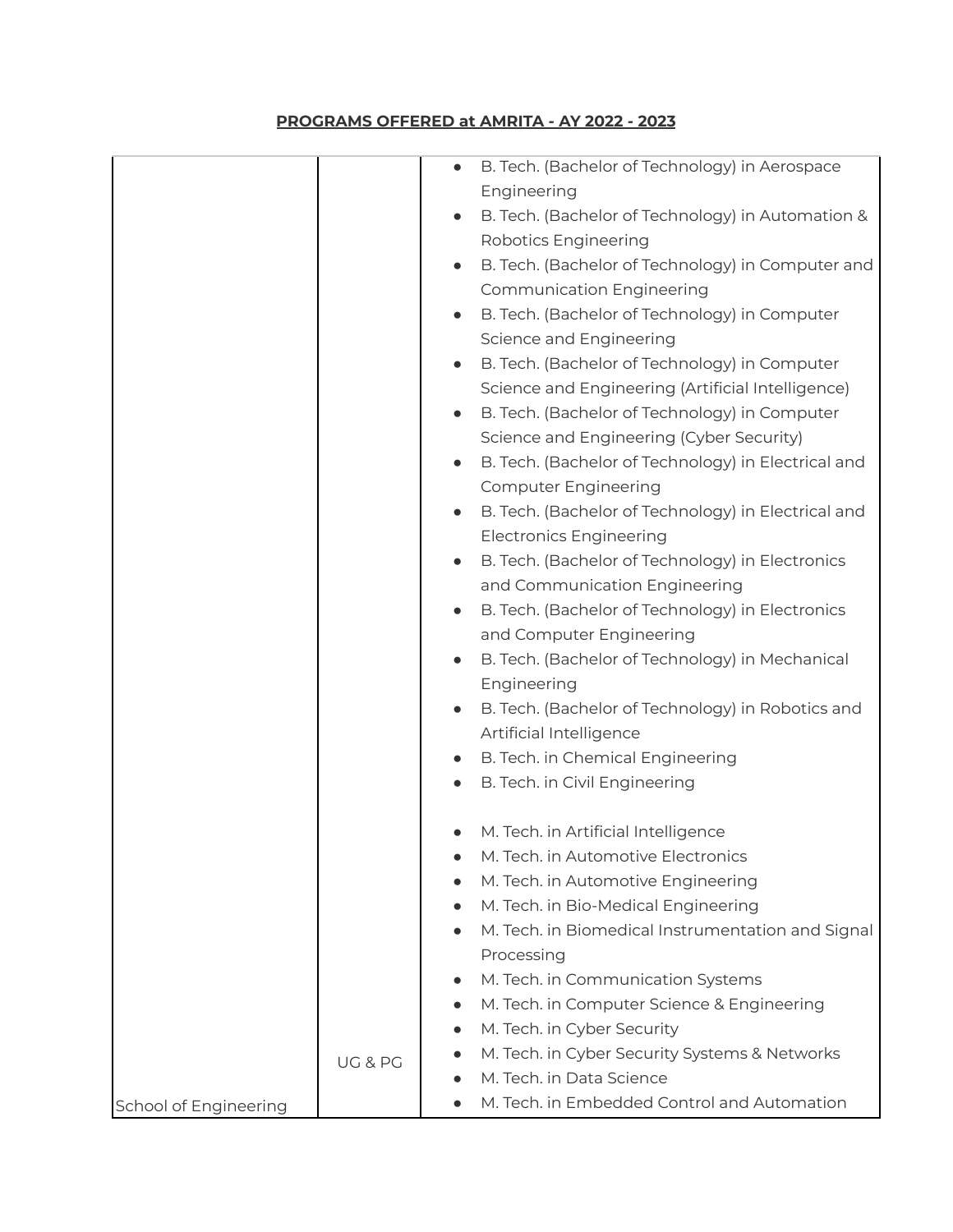|                    |         | M. Tech. in Embedded Systems<br>$\bullet$                      |
|--------------------|---------|----------------------------------------------------------------|
|                    |         | M. Tech. in Engineering Design                                 |
|                    |         | M. Tech. in Geoinformatics and Earth Observation<br>$\bullet$  |
|                    |         | M. Tech. in Industrial Intelligent Systems<br>$\bullet$        |
|                    |         | M. Tech. in Machine Design and Robotics<br>$\bullet$           |
|                    |         | M. Tech. in Manufacturing Engineering<br>$\bullet$             |
|                    |         | M. Tech. in Materials Science and Engineering<br>$\bullet$     |
|                    |         | M. Tech. in Power & Energy Engineering (Smart<br>$\bullet$     |
|                    |         | Grids & Electric Vehicles)                                     |
|                    |         | M. Tech. in Power Electronics and Drives<br>$\bullet$          |
|                    |         | M. Tech. in Renewable Energy Technologies<br>$\bullet$         |
|                    |         | M. Tech. in Robotics and Automation<br>$\bullet$               |
|                    |         | M. Tech. in Structural & Construction Engineering<br>$\bullet$ |
|                    |         | M. Tech. in Thermal & Fluids Engineering<br>$\bullet$          |
|                    |         | M. Tech. in Thermal Sciences & Energy Systems<br>$\bullet$     |
|                    |         | M. Tech. in VLSI Design<br>$\bullet$                           |
|                    |         | M.Tech in Computer Science & Engineering (<br>$\bullet$        |
|                    |         | Artificial Intelligence and Machine Learning)                  |
|                    |         | M.Tech. in Defence Technology<br>$\bullet$                     |
|                    |         | M.Tech. Wireless Networks & Applications<br>$\bullet$          |
|                    |         | (Specialising in IoT, AI, 5G, Blockchain)                      |
|                    |         | B. A. (Bachelor of Arts) English Language and<br>$\bullet$     |
|                    |         | Literature                                                     |
|                    |         | B. C. A. (Bachelor of Computer Applications)                   |
|                    |         | B. Com (Bachelor of Commerce)<br>$\bullet$                     |
|                    |         | B. Com (Finance & Systems)                                     |
|                    |         | B. Com. (Taxation and Finance)                                 |
|                    |         | B. Com. (Finance and IT)                                       |
|                    |         | B. Sc. Visual Media                                            |
|                    |         | B. Sc. (Bachelor of Science) in Physics, Chemistry,            |
|                    |         | Mathematics                                                    |
|                    |         | B. Sc. (Bachelor of Science) in Physics,<br>$\bullet$          |
|                    |         | Mathematics, Computer Science                                  |
|                    |         | B.B.A.                                                         |
|                    |         | B.Com (Professional Accounting)                                |
|                    |         | B.F.A. (Painting)                                              |
|                    |         | B.F.A. (Photography)                                           |
|                    |         | B.Sc. Food Science & Nutrition                                 |
| School of Arts and |         | BCA (Bachelor of Computer Applications) Data                   |
| Science            | UG & PG | Science                                                        |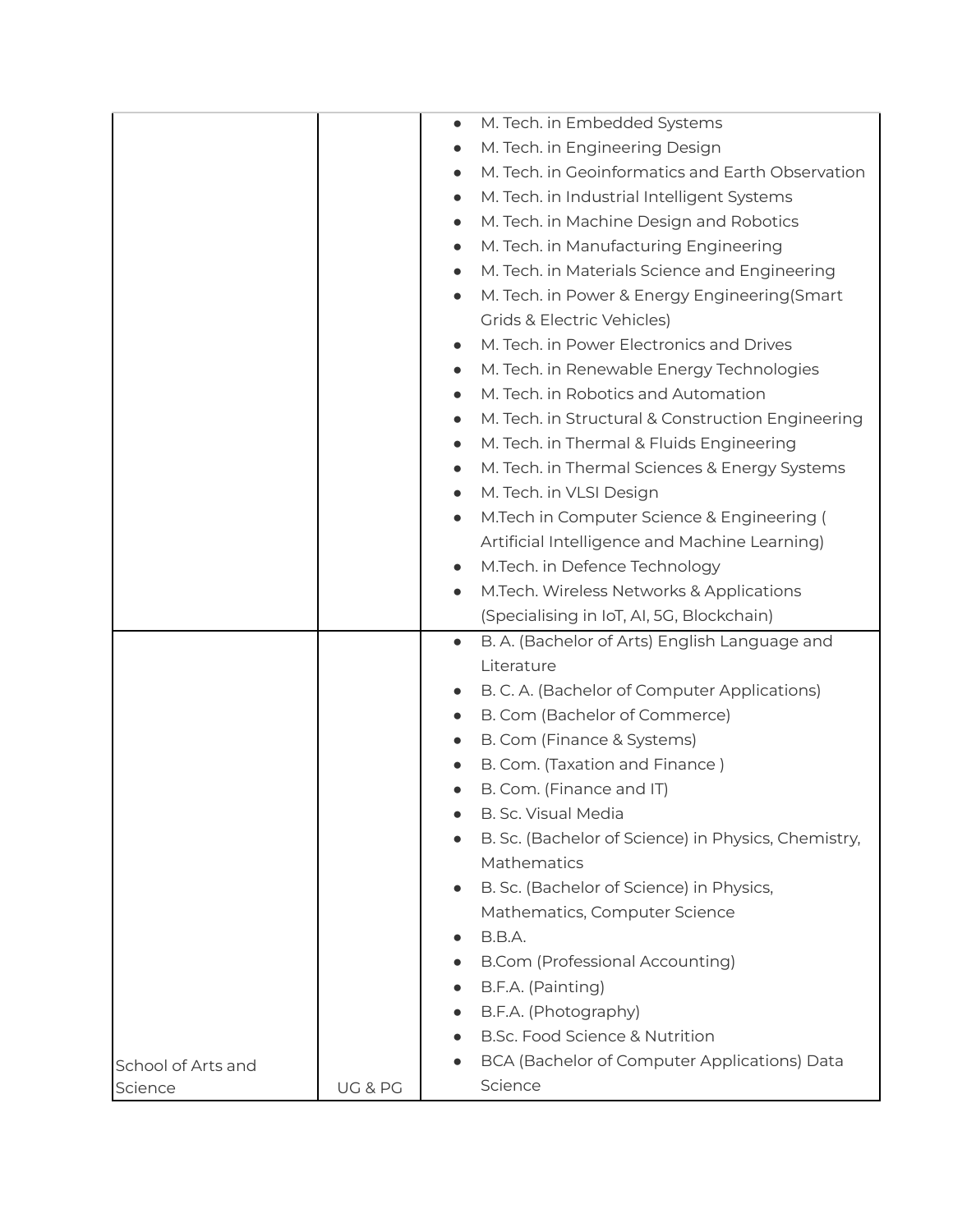|                                   |         | M. A. in English<br>$\bullet$<br>M. A. Journalism and Mass Communication<br>M. A. Visual Media & Communication(Advertising,<br>$\bullet$<br>Designing & Content Authoring)<br>M. C. A.<br>$\bullet$<br>M. Com. (Finance & Systems)<br>$\bullet$<br>M. Com. (Master of Commerce)<br>$\bullet$<br>M. F. A. Visual Media (Applied Art and Advertising)<br>$\bullet$<br>M. F. A. Visual Media: (Animation and Content<br>$\bullet$<br>Management)<br>M. Sc. (Master of Science) Chemistry (Offered at<br>Amritapuri Campus)<br>M. Sc. (Master of Science) in Chemistry (Offered at<br>Bengaluru Campus)<br>M. Sc. (Master of Science) Physics<br>$\bullet$<br>M. Sc. in Mathematics<br>M.A. English Language and Literature<br>$\bullet$<br>M.A. in Philosophy<br>$\bullet$<br>M.A. Visual Media & Communication<br>$\bullet$<br>M.C.A. (Lateral)<br>$\bullet$<br>M.F.A. (Visual Media) Animation & VFX<br>$\bullet$<br>M.Sc. in Applied Statistics and Data Analytics<br>$\bullet$<br>M.Sc. in Visual Communication (Animation and<br>Design)<br>Master of Social Work (M. S. W.)<br>MSc Visual Communication (Digital Film Making &<br>Media Production) |
|-----------------------------------|---------|--------------------------------------------------------------------------------------------------------------------------------------------------------------------------------------------------------------------------------------------------------------------------------------------------------------------------------------------------------------------------------------------------------------------------------------------------------------------------------------------------------------------------------------------------------------------------------------------------------------------------------------------------------------------------------------------------------------------------------------------------------------------------------------------------------------------------------------------------------------------------------------------------------------------------------------------------------------------------------------------------------------------------------------------------------------------------------------------------------------------------------------------------------|
| School of Agricultural<br>Science | UG      | B. Sc. (Bachelor of Science) (Hons.) Agriculture                                                                                                                                                                                                                                                                                                                                                                                                                                                                                                                                                                                                                                                                                                                                                                                                                                                                                                                                                                                                                                                                                                       |
|                                   |         | B. Sc. (Bachelor of Science) in Biotechnology<br>$\bullet$                                                                                                                                                                                                                                                                                                                                                                                                                                                                                                                                                                                                                                                                                                                                                                                                                                                                                                                                                                                                                                                                                             |
|                                   |         | B. Sc. in Microbiology                                                                                                                                                                                                                                                                                                                                                                                                                                                                                                                                                                                                                                                                                                                                                                                                                                                                                                                                                                                                                                                                                                                                 |
| School of Biotechnology           | UG & PG | M. Sc. in Bioinformatics<br>M. Sc. in Biotechnology<br>M. Sc. in Microbiology                                                                                                                                                                                                                                                                                                                                                                                                                                                                                                                                                                                                                                                                                                                                                                                                                                                                                                                                                                                                                                                                          |
|                                   |         | <b>B.Sc Nursing</b><br>$\bullet$                                                                                                                                                                                                                                                                                                                                                                                                                                                                                                                                                                                                                                                                                                                                                                                                                                                                                                                                                                                                                                                                                                                       |
| School of Nursing                 | UG & PG | M. Sc. in Nursing<br>$\bullet$                                                                                                                                                                                                                                                                                                                                                                                                                                                                                                                                                                                                                                                                                                                                                                                                                                                                                                                                                                                                                                                                                                                         |
|                                   |         | B. Pharm. (Bachelor of Pharmacy)<br>$\bullet$                                                                                                                                                                                                                                                                                                                                                                                                                                                                                                                                                                                                                                                                                                                                                                                                                                                                                                                                                                                                                                                                                                          |
| School of Pharmacy                | UG & PG | Pharm. D. (Doctor of Pharmacy)                                                                                                                                                                                                                                                                                                                                                                                                                                                                                                                                                                                                                                                                                                                                                                                                                                                                                                                                                                                                                                                                                                                         |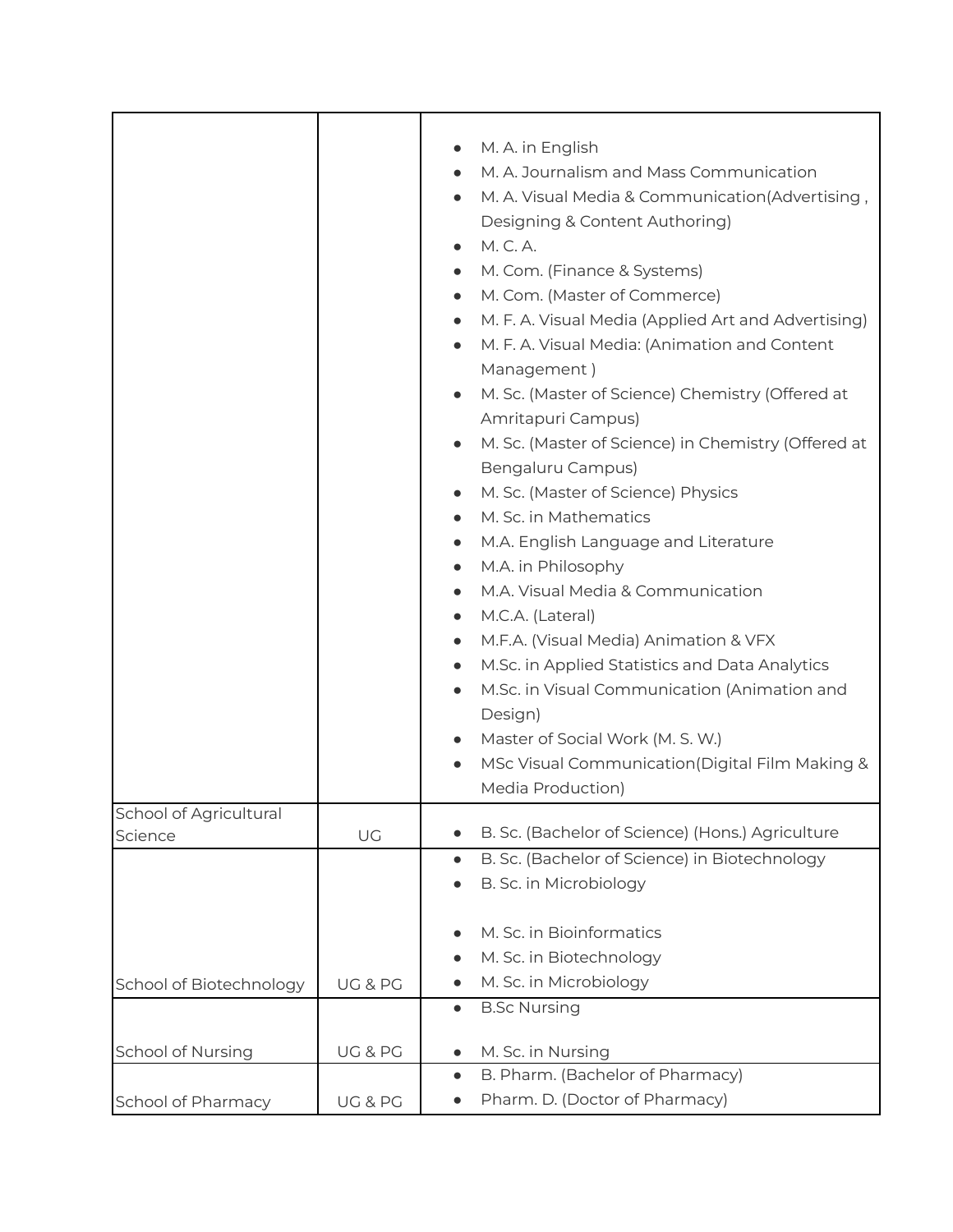|                          |         | M. Pharm. Pharmacology<br>$\bullet$                         |
|--------------------------|---------|-------------------------------------------------------------|
|                          |         |                                                             |
|                          |         | B. Sc. Medical Radiologic Technology                        |
|                          |         | B. Sc. Anaesthesia Technology<br>$\bullet$                  |
|                          |         | B. Sc. Cardiac Perfusion Technology (CPT)                   |
|                          |         | B. Sc. Cardio Vascular Technology (CVT)<br>$\bullet$        |
|                          |         | <b>B. Sc. Diabetes Sciences</b>                             |
|                          |         | B. Sc. Dialysis Therapy<br>$\bullet$                        |
|                          |         | B. Sc. Echocardiography Technology                          |
|                          |         | B. Sc. Emergency Medical Technology<br>$\bullet$            |
|                          |         | B. Sc. in Optometry<br>$\bullet$                            |
|                          |         | B. Sc. in Respiratory Therapy                               |
|                          |         | B. Sc. Intensive Care Technology<br>$\bullet$               |
|                          |         | B. Sc. Medical Laboratory Technology (MLT)<br>$\bullet$     |
|                          |         | B. Sc. Neuro Electro Physiology<br>$\bullet$                |
|                          |         | B. Sc. Operation Theatre Technology<br>$\bullet$            |
|                          |         | Bachelor of Audiology and Speech Language<br>$\bullet$      |
|                          |         | Pathology                                                   |
|                          |         | BSc Physician Assistant (PA)                                |
|                          |         | Executive Masters in Public Health (MPH)                    |
|                          |         | M. Sc. Emergency Medical Technology                         |
|                          |         | M. Sc. in Biostatistics                                     |
|                          |         | M. Sc. in Medical Laboratory Technology                     |
|                          |         | M. Sc. in Neuro Electro Physiology                          |
|                          |         | M. Sc. in Respiratory Therapy                               |
|                          |         | M.Sc Clinical Nutrition and Food Science                    |
|                          |         | Master of Hospital Administration                           |
|                          |         | Master of Public Health (MPH)                               |
| Amrita Center for Allied |         | MSc Deglutology & Swallowing Disorders                      |
| <b>Health Sciences</b>   | UG & PG | P. G. Diploma in Medical Radiological Sciences<br>$\bullet$ |
|                          |         | Ph. D. in Commerce and Management<br>$\bullet$              |
|                          |         | Ph. D. in Computer Science<br>$\bullet$                     |
|                          |         | Ph. D. in Computer Science and IT                           |
|                          |         | Ph. D. in English<br>$\bullet$                              |
|                          |         | Ph. D. in English and Languages                             |
|                          |         | Ph. D. in English and Languages (Offered at<br>$\bullet$    |
|                          |         | Mysuru Campus)                                              |
| Doctoral Programs        | Ph.D.   | Ph. D. in Management and Commerce                           |